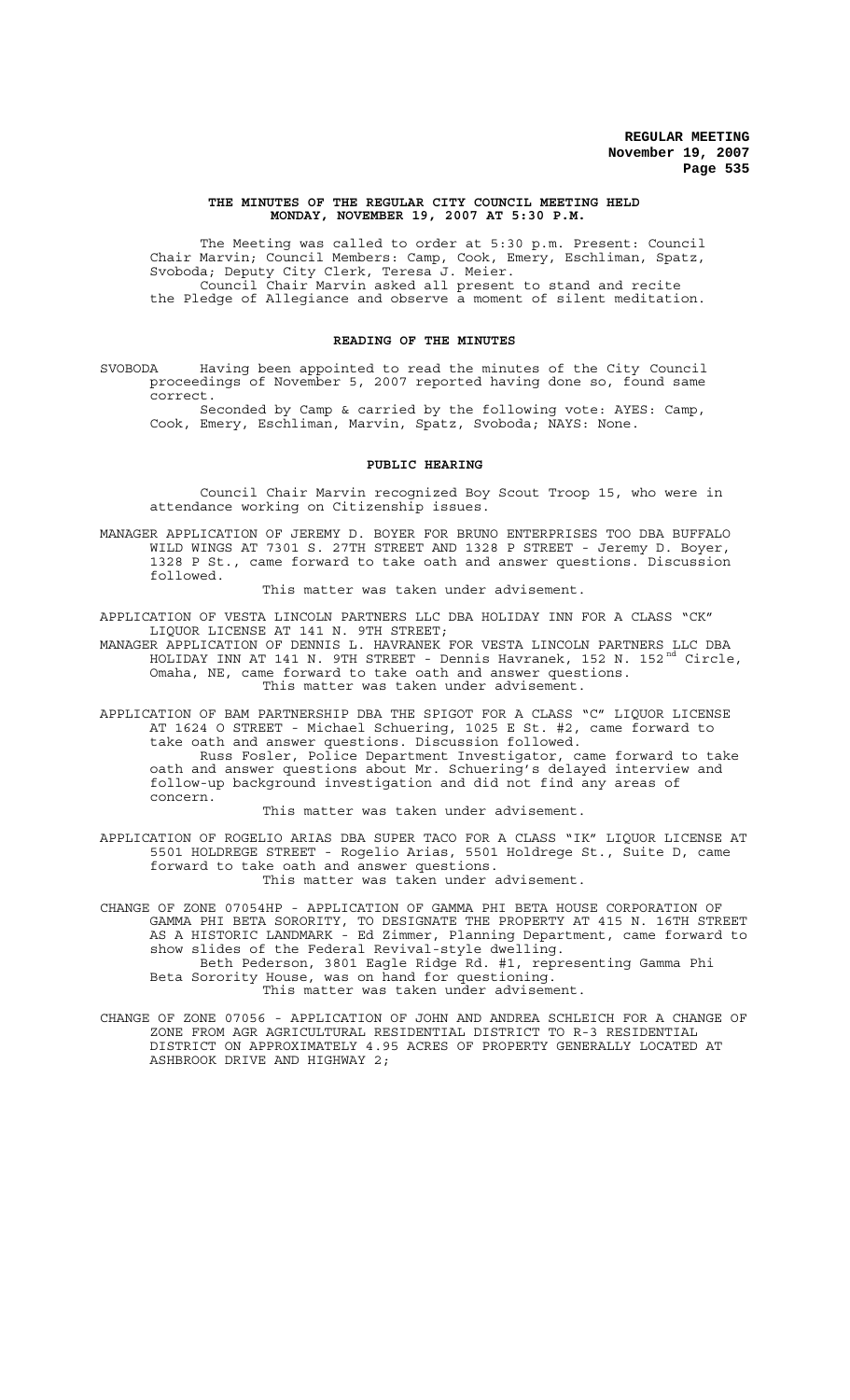SPECIAL PERMIT 1992A - APPLICATION OF JOHN AND ANDREA SCHLEICH TO AMEND THE EDENTON WOODS 1ST COMMUNITY UNIT PLAN TO ALLOW AN ADDITIONAL 33 DWELLING UNITS AND TO WAIVE THE MAXIMUM BLOCK LENGTH AND TO ALLOW ROLL-OVER CURBS, ON PROPERTY GENERALLY LOCATED AT ASHBROOK DRIVE AND HIGHWAY 2 Mike Eckert, Civil Design Group Inc., came forward to represent the applicant and answer questions. Discussion followed. Pat Mooberry, original developer of Edenton Woods, came forward to state he supports the development but is opposed to the connection of Ashbrook to the cul de sac lot. Discussion followed. This matter was taken under advisement.

COMP. PLAN CONFORMITY 06001 - AMENDING THE ANTELOPE VALLEY REDEVELOPMENT PLAN TO ADD A HOUSING PROJECT TO PROVIDE NEW RENTAL HOUSING FOR LOW INCOME AND LOW INCOME SERIOUSLY MENTALLY ILL PEOPLE, AND NEW SINGLE FAMILY HOMES FOR LOW AND MODERATE INCOME PEOPLE, ON PROPERTY GENERALLY BOUNDED ON THE WEST BY HAYWARD PARK, ON THE NORTH THE SALT CREEK CHANNEL, ON THE EAST BY N. 10TH STREET, AND ON THE SOUTH BY THE EAST-WEST ALLEY NORTH OF CLAREMONT STREET;

COMP. PLAN CONFORMANCE 07022 - DECLARING APPROXIMATELY 6.02 ACRES OF PROPERTY GENERALLY LOCATED AT N. 10TH STREET AND MILITARY ROAD, AS SURPLUS PROPERTY;

CHANGE OF ZONE 07055 - APPLICATION OF HOPPE INC. FOR A CHANGE OF ZONE FROM P PUBLIC USE DISTRICT TO R-4 RESIDENTIAL DISTRICT ON APPROXIMATELY 6.18 ACRES OF PROPERTY GENERALLY LOCATED AT N. 10TH STREET AND MILITARY ROAD;

SPECIAL PERMIT 07047 - APPLICATION OF HOPPE, INC. TO DEVELOP THE 10TH AND MILITARY COMMUNITY UNIT PLAN FOR 61 MULTI-FAMILY UNITS AND 10 SINGLE-FAMILY ATTACHED UNITS, WITH REQUESTED WAIVERS OF THE REQUIRED SCREENING, REDUCTION IN PARKING, REDUCTION IN THE FRONT YARD SETBACK, STORMWATER DETENTION, SPACING OF LOCAL STREETS TO MAJOR STREETS, AND MINIMUM ELEVATION OF STREETS IN A FLOODPLAIN, ON APPROXIMATELY 6.18 ACRES GENERALLY LOCATED AT N. 10TH STREET AND MILITARY ROAD - Fred Hoppe, 1600 Stonyhill Rd., came forward to discuss the project and answer questions. He stated his company is committed to a well-designed project that will be a positive visual entrance for the City of Lincoln coming down 10<sup>th</sup> Street. Discussion followed.

Dave Landis, Urban Development Director, came forward to answer questions. He stated that this project allows for our community to make progress in providing affordable housing and housing for the seriously mentally ill. He said the neighborhood is not in favor of the project because the area is already congested with noise, parking and students and that it is in a floodplane. Discussion followed.

Topher Hansen, Executive Director of Center Pointe, 2633 P St., came forward in support of the project stating that low income individuals tend to be victims of crime not perpetrators of it. Discussion followed.

Bill Crawford, 105 N.  $8^{\rm th}$  St., came forward in support. He stated it would provide affordable housing for people with low incomes and/or mental illness.

John Badami, 5909 Normal Blvd., architect for the applicant, came forward to present examples of the building types for the project.

Fred Hoke, representing the Home Builders Association of Lincoln, came forward in support stating that individuals deserve housing options, the area is well suited for development and the project will provide benefits to the City.

Jennifer Gaughan, 941 O St., Suite 825, came forward representing Legal Aid of Nebraska, stating that qualifying individuals are on a waiting list ranging between 1 and 2 years for public housing.

Walt Bleich, 1062 Y St., came forward in opposition stating concerns of development in a floodplane.

Keith Napolitano, 3121 Denver Ct., came forward in support of the housing project.

Glenn Johnson, General Manager of Lower Platte South Natural Resources District, came forward stating the District recommends keeping the property in public ownership, to not declare surplus and to retain conservation easements to protect floodplane functions. Discussion followed.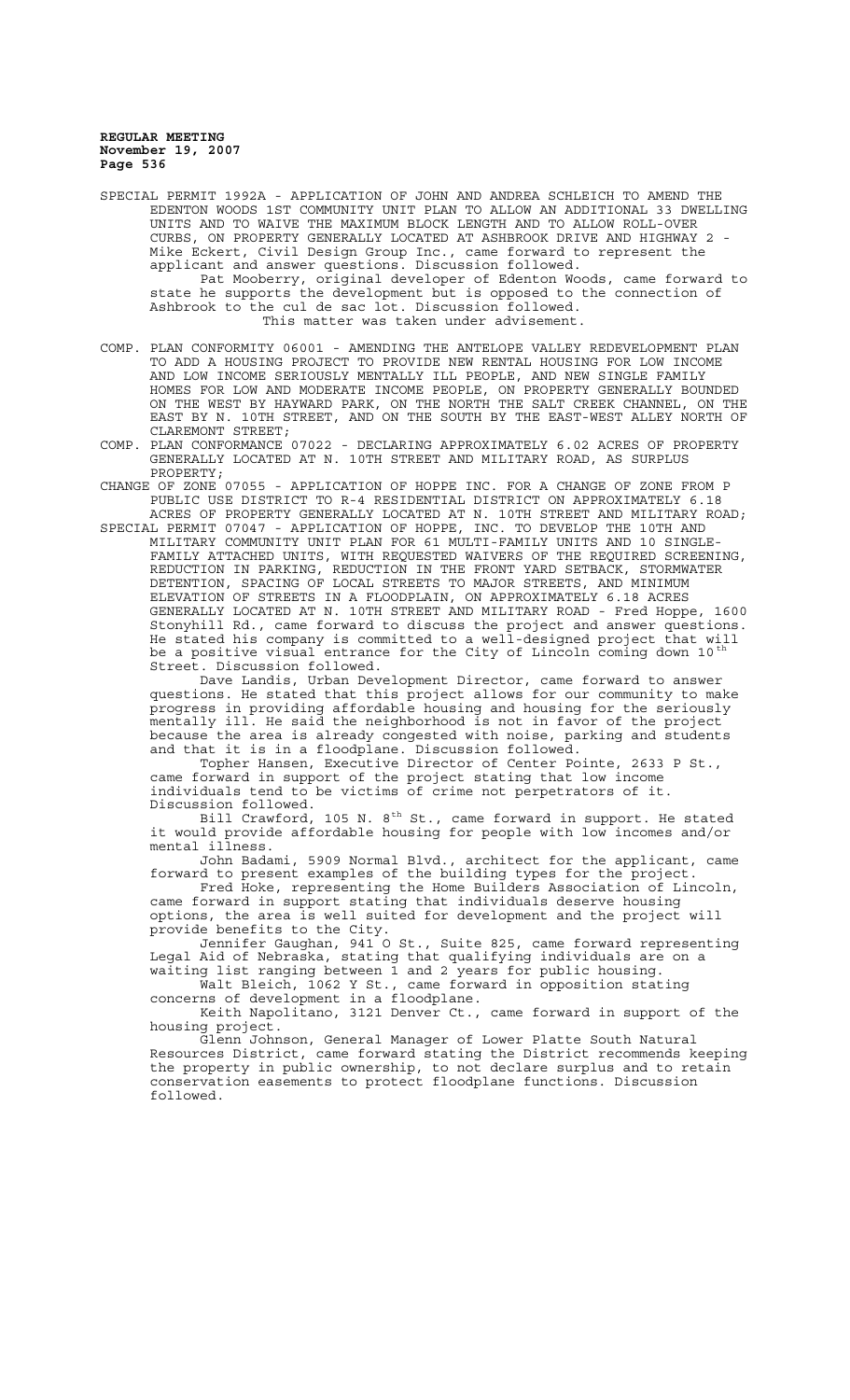Christine Bleich, 1062 Y St., came forward in opposition stating the area needs better public transportation and mixed-use retail.

Marilyn McNabb, 1701 W. Rose St., came forward in opposition due to floodplane in public land, lack of information for public review and the rushed process. Discussion followed.

Tom McCormick, 1406 D St., came forward in opposition, stating concerns of development in the floodplane.

Russell Miller, 341 S. 52<sup>nd</sup> St., came forward in opposition as he feels it would be anti-business. Discussion followed.

Rachel Carlson, 2820 Sumner, came forward representing the shooting sports community in opposition. She said development would eliminate the Parks & Recreation shooting range facility.

Annette McRoy, 1142 New Hampshire, came forward to state she welcomes new development in the area but is opposed to compromising public policy by not placing surplus property for sale in an open and fair manner. Discussion followed.

Michelle Aylor, 4731 Faulkner Ct., came forward in opposition to the loss of the shooting range facility.

Steve Larrick, South Salt Creek Neighborhood home dweller, came forward in opposition as the project must meet comprehensive plan standards. He suggested focusing on transportation by building a highspeed rail service between Omaha and Lincoln instead.

Richard Halvorson, 6311 Inverness Rd., came forward in opposition, stating concerns of flooding. Discussion followed.

 $\stackrel{\text{\tiny\textsf{D}}}{ }$  Ed Patterson, 700 N.  $\stackrel{\text{\tiny\textsf{2}}}{ }$ 4<sup>th</sup> St., came forward in opposition presenting floodplane issues. Discussion followed.

Foster Collins, 2100 Calvert St., came forward to state his opposition to the project unless it is done correctly. Discussion followed.

Patte Newman, Past City Council Member, came forward in opposition as the application for development has missing data. Discussion followed.

Mike Morosin, no address given, came forward to comment that financial figures for the project must be presented as a responsibility to the neighbors.

Gary Irvin, came forward to suggest that the area be developed into a holding pond.

Dennis Restau, 2724 Sumner St., came forward with concerns about the loss of the shooting range. Discussion followed.

Lynn Moorer, 404  $\check{\textrm{s}}$ . 27 $^{\textrm{\textrm{th}}}$  St., came forward in opposition to development in a floodplane. Discussion followed.

Danny Walker, 427 "E" Street, came forward to comment on floodplane areas.

Mary Heyer, 1007 New Hampshire, came forward to share her concerns about safety for the mentally ill as well as for the young people in her neighborhood. Discussion followed.

J. Rock Johnson, 1342 S.  $11^{\rm th}$  St., came forward in support as she feels housing is needed.

### TOOK BREAK 10:03 P.M. **RECONVENED 10:15 P.M.**

Chad Blahak, Public Works & Utilities Dept., came forward to answer questions. Discussion followed.

Lynn Johnson, Director of Parks & Recreation, came forward to answer questions about the shooting range facility. Discussion followed. Mr. Hoppe came forward for rebuttal. Discussion followed.

Marvin Krout, Director of Planning, came forward to answer questions. Discussion followed.

Wynn Hjermstad, Planning Department, came forward to answer questions. Discussion followed.

This matter was taken under advisement.

HEARING ON THE LINCOLN ELECTRIC SYSTEM ANNUAL BUDGET FOR 2008 - Terry Bundy, Administrator and CEO of LES, came forward to present operating expenses including the cost of new programs relating to sustainable energy. Discussion followed.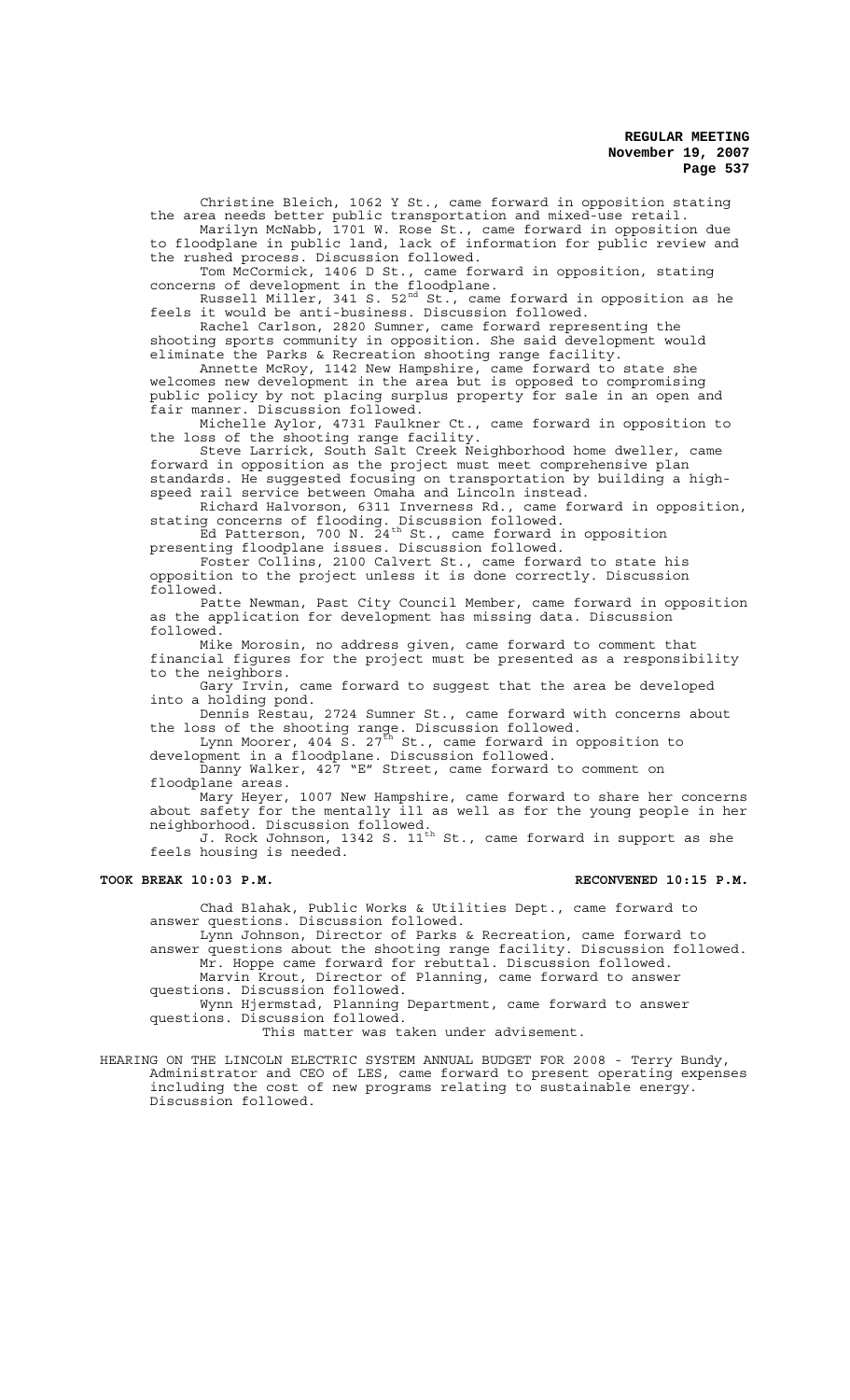> Keith Brown, CFO of LES, was on hand for questioning. Ed Patterson, 700 N. 24<sup>th</sup> St., came forward to comment on sustainable energy and nuclear technology. Mike Morosin, no address given, came forward to suggest that LES bring back incentives for the purchase of a heat pump. Mr. Bundy came forward in rebuttal. Discussion followed. This matter was taken under advisement.

USE PERMIT 04005A - APPLICATION OF RLM, LLC TO AMEND USE PERMIT NO. 04005 TO REDUCE THE SIDE YARD SETBACK FROM 7.5 FEET TO 5 FEET FOR LOTS 1 - 17, BLOCK 1, AND LOTS 1 - 13, BLOCK 2; TO REDUCE THE REAR YARD SETBACK FROM 30 FEET TO 25 FEET ON LOTS 1 - 17, BLOCK 1; AND TO REDUCE THE REAR YARD SETBACK FROM 30 FEET TO 20 FEET FOR LOTS 1 - 13, BLOCK 2, ON PROPERTY GENERALLY LOCATED AT N.W. 1ST STREET AND BARONS ROAD - Dan Klein, 1960 SW 112 $^{\text{th}}$  St., came forward to state that this request allows the conformance to the adjacent neighborhood of single family homes. Discussion followed.

Chad Cederberg, 5235 NW Pemberly Lane, came forward in support as it would be consistent with the rest of the neighborhood. This matter was taken under advisement.

## **\*\* END OF PUBLIC HEARING \*\***

## **COUNCIL ACTION**

# **LIQUOR RESOLUTIONS**

MANAGER APPLICATION OF JEREMY D. BOYER FOR BRUNO ENTERPRISES TOO DBA BUFFALO WILD WINGS AT 7301 S. 27TH STREET AND 1328 P STREET - PRIOR TO READING: CAMP Moved its adoption for approval.

Seconded by Emery & LOST by the following vote: AYES: Camp, Emery, Marvin; NAYS: Cook, Eschliman, Spatz, Svoboda.

CLERK Read the following resolution, introduced by Jon Camp, who moved its adoption for denial:<br>A-84617 BE IT RESOLVED by

BE IT RESOLVED by the City Council of the City of Lincoln, Nebraska:

That after hearing duly had as required by law, consideration of the facts of this application, the Nebraska Liquor Control Act, and the pertinent City ordinances, the City Council recommends that the application of Jeremy D. Boyer as manager of Bruno Enterprises Too dba Buffalo Wild Wings located at 7301 S. 27th Street and 1328 P Street, Lincoln, Nebraska, be denied. The City Clerk is directed to transmit a copy of this resolution to the Nebraska Liquor Control Commission. Introduced by Jon Camp

Seconded by Svoboda & carried by the following vote: AYES: Camp, Cook, Eschliman, Spatz, Svoboda; NAYS: Emery, Marvin Dissenting.

APPLICATION OF VESTA LINCOLN PARTNERS LLC DBA HOLIDAY INN FOR A CLASS "CK" LIQUOR LICENSE AT 141 N. 9TH STREET - CLERK read the following

resolution, introduced by Jon Camp, who moved its adoption for approval: A-84618 BE IT RESOLVED by the City Council of the City of Lincoln, Nebraska:

That after hearing duly had as required by law, consideration of the facts of this application, the Nebraska Liquor Control Act, and the pertinent City ordinances, the City Council recommends that the application of Vesta Lincoln Partners LLC dba Holiday Inn for a Class "CK" liquor license at 141 N. 9th Street, Lincoln, Nebraska, for the license period ending October 31, 2008, be approved with the condition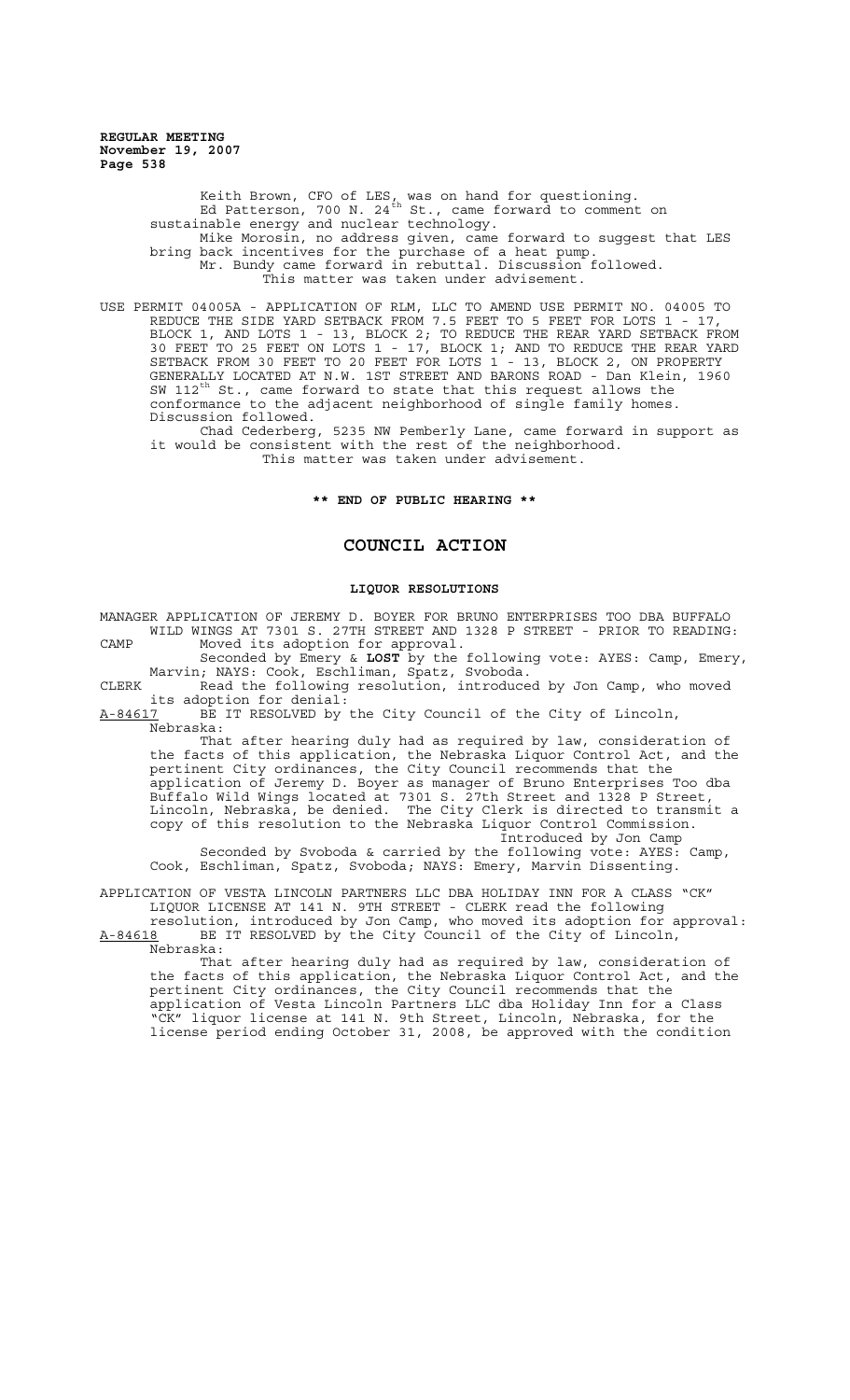that the premise complies in every respect with all city and state regulations. The City Clerk is directed to transmit a copy of this resolution to the Nebraska Liquor Control Commission.

Introduced by Jon Camp Seconded by Svoboda & carried by the following vote: AYES: Camp, Cook, Emery, Eschliman, Marvin, Spatz, Svoboda; NAYS: None.

MANAGER APPLICATION OF DENNIS L. HAVRANEK FOR VESTA LINCOLN PARTNERS LLC DBA HOLIDAY INN AT 141 N. 9TH STREET - CLERK read the following resolution, introduced by Jon Camp, who moved its adoption for approval:

A-84619 MHEREAS, Vesta Lincoln Partners LLC dba Holiday Inn located at 141 N. 9th Street, Lincoln, Nebraska has been approved for a Retail Class "CK" liquor license, and now requests that Dennis L. Havranek be named manager;

WHEREAS, Dennis L. Havranek appears to be a fit and proper person to manage said business.

NOW, THEREFORE, BE IT RESOLVED by the City Council of the City of Lincoln, Nebraska:

That after hearing duly had as required by law, consideration of the facts of this application, the Nebraska Liquor Control Act, and the pertinent City ordinances, the City Council recommends that Dennis L. Havranek be approved as manager of this business for said licensee. The City Clerk is directed to transmit a copy of this resolution to the Nebraska Liquor Control Commission.

Introduced by Jon Camp Seconded by Svoboda & carried by the following vote: AYES: Camp, Cook, Emery, Eschliman, Marvin, Spatz, Svoboda; NAYS: None.

APPLICATION OF BAM PARTNERSHIP DBA THE SPIGOT FOR A CLASS "C" LIQUOR LICENSE AT 1624 O STREET - CLERK read the following resolution, introduced by Jon Camp, who moved its adoption for approval:

A-84620 BE IT RESOLVED by the City Council of the City of Lincoln,  $A-84620$  BE<br>Nebraska:

That after hearing duly had as required by law, consideration of the facts of this application, the Nebraska Liquor Control Act, and the pertinent City ordinances, the City Council recommends that the application of BAM Partnership dba The Spigot for a Class "C" liquor license at 1624 O Street, Lincoln, Nebraska, for the license period ending October 31, 2008, be approved with the condition that the premise complies in every respect with all city and state regulations. The City Clerk is directed to transmit a copy of this resolution to the Nebraska Liquor Control Commission.

Introduced by Jon Camp Seconded by Svoboda & carried by the following vote: AYES: Camp, Cook, Emery, Marvin, Spatz, Svoboda; NAYS: Eschliman.

APPLICATION OF ROGELIO ARIAS DBA SUPER TACO FOR A CLASS "IK" LIQUOR LICENSE AT 5501 HOLDREGE STREET - CLERK read the following resolution, introduced by Jon Camp, who moved its adoption for approval:

A-84621 BE IT RESOLVED by the City Council of the City of Lincoln,  $A-84621$  BE<br>Nebraska:

That after hearing duly had as required by law, consideration of the facts of this application, the Nebraska Liquor Control Act, and the pertinent City ordinances, the City Council recommends that the application of Rogelio Arias dba Super Taco for a Class "IK" liquor license at 5501 Holdrege Street, Lincoln, Nebraska, for the license period ending April 30, 2008, be approved with the conditions that the applicant obtains a valid special permit, and that the premise complies in every respect with the conditions of its special permit and all city and state regulations. The City Clerk is directed to transmit a copy of this resolution to the Nebraska Liquor Control Commission.

Introduced by Jon Camp Seconded by Svoboda & carried by the following vote: AYES: Camp, Cook, Emery, Eschliman, Marvin, Spatz, Svoboda; NAYS: None.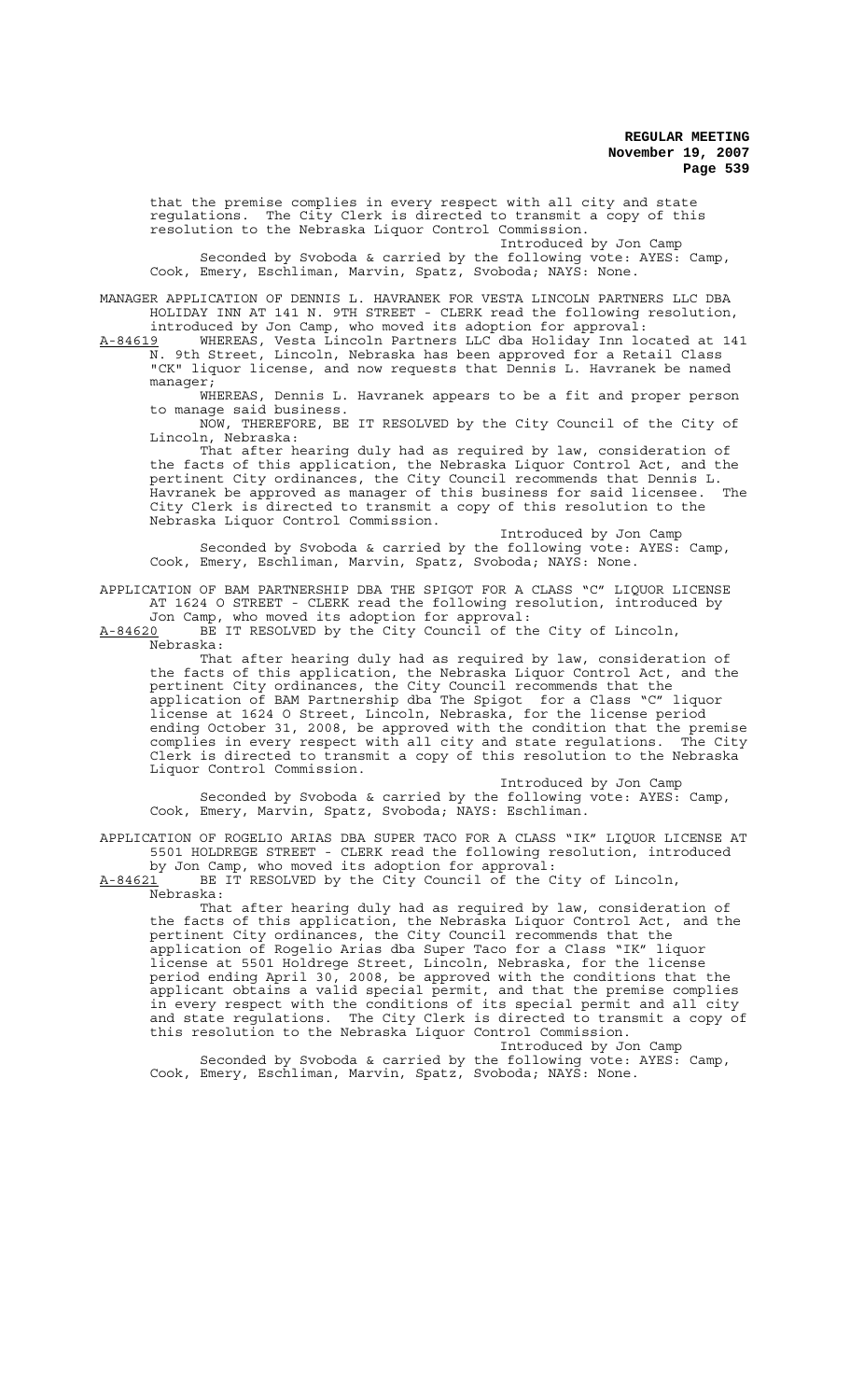# **ORDINANCES - 2ND READING & RELATED RESOLUTIONS (as required)**

- CHANGE OF ZONE 07054HP APPLICATION OF GAMMA PHI BETA HOUSE CORPORATION OF GAMMA PHI BETA SORORITY, TO DESIGNATE THE PROPERTY AT 415 N. 16TH STREET AS A HISTORIC LANDMARK - CLERK read an ordinance, introduced by Ken Svoboda, amending the City of Lincoln District Map attached to and made a part of Title 27 of the Lincoln Municipal Code by designating certain property as a Landmark, the second time.
- CHANGE OF ZONE 07056 APPLICATION OF JOHN AND ANDREA SCHLEICH FOR A CHANGE OF ZONE FROM AGR AGRICULTURAL RESIDENTIAL DISTRICT TO R-3 RESIDENTIAL DISTRICT ON APPROXIMATELY 4.95 ACRES OF PROPERTY GENERALLY LOCATED AT ASHBROOK DRIVE AND HIGHWAY 2 (RELATED ITEMS: 07-170, 07R-227) - CLERK read an ordinance, introduced by Ken Svoboda, amending the Lincoln Zoning District Maps attached to and made a part of Title 27 of the Lincoln Municipal Code, as provided by Section 27.05.020 of the Lincoln Municipal Code, by changing the boundaries of the districts established and shown thereon, the second time.
- SPECIAL PERMIT 1992A APPLICATION OF JOHN AND ANDREA SCHLEICH TO AMEND THE EDENTON WOODS 1ST COMMUNITY UNIT PLAN TO ALLOW AN ADDITIONAL 33 DWELLING UNITS AND TO WAIVE THE MAXIMUM BLOCK LENGTH AND TO ALLOW ROLL-OVER CURBS, ON PROPERTY GENERALLY LOCATED AT ASHBROOK DRIVE AND HIGHWAY 2. (RELATED ITEMS: 07-170, 07R-227) (ACTION DATE: 12/3/07)
- COMP. PLAN CONFORMITY 06001 AMENDING THE ANTELOPE VALLEY REDEVELOPMENT PLAN TO ADD A HOUSING PROJECT TO PROVIDE NEW RENTAL HOUSING FOR LOW INCOME AND LOW INCOME SERIOUSLY MENTALLY ILL PEOPLE, AND NEW SINGLE FAMILY HOMES FOR LOW AND MODERATE INCOME PEOPLE, ON PROPERTY GENERALLY BOUNDED ON THE WEST BY HAYWARD PARK, ON THE NORTH THE SALT CREEK CHANNEL, ON THE EAST BY N. 10TH STREET, AND ON THE SOUTH BY THE EAST-WEST ALLEY NORTH OF CLAREMONT STREET. (RELATED ITEMS: 07R-228, 07-171, 07-172, 07R-229) (ACTION DATE: 12/3/07) (REQUEST TO HAVE ACTION ON 11/19/07) - PRIOR to reading:
- SPATZ Moved to amend the Council Schedule to hold a meeting on Monday November 26, 2007 at 1:30 p.m. to have action only on Bill No. 07R-228. Seconded by Svoboda & carried by the following vote: AYES: Camp, Emery, Eschliman, Marvin, Spatz, Svoboda; NAYS: Cook.
- COMP. PLAN CONFORMANCE 07022 DECLARING APPROXIMATELY 6.02 ACRES OF PROPERTY GENERALLY LOCATED AT N. 10TH STREET AND MILITARY ROAD, AS SURPLUS PROPERTY (RELATED ITEMS: 07R-228, 07-171, 07-172, 07R-229) (REQUEST TO HAVE 2ND & 3RD READINGS W/ACTION ON 11/19/07) - PRIOR to reading:
- SPATZ Moved to amend the Council Schedule to hold a meeting on Monday November 26, 2007 at 1:30 p.m. to have action only on Bill No. 07-171. Seconded by Svoboda & carried by the following vote: AYES: Camp, Emery, Eschliman, Marvin, Spatz, Svoboda; NAYS: Cook.
- CLERK Read an ordinance, introduced by Ken Svoboda, declaring approximately 6.02 acres of City-owned property generally located near North 10th Street and Military Road as surplus and authorizing the sale thereof, the second time.
- CHANGE OF ZONE 07055 APPLICATION OF HOPPE INC. FOR A CHANGE OF ZONE FROM P PUBLIC USE DISTRICT TO R-4 RESIDENTIAL DISTRICT ON APPROXIMATELY 6.18 ACRES OF PROPERTY GENERALLY LOCATED AT N. 10TH STREET AND MILITARY ROAD (RELATED ITEMS: 07R-228, 07-171, 07-172, 07R-229) (REQUEST TO HAVE 2ND & 3RD READINGS W/ACTION ON 11/19/07) - PRIOR to reading:
- SPATZ Moved to amend the Council Schedule to hold a meeting on Monday November 26, 2007 at 1:30 p.m. to have action only on Bill No. 07-172. Seconded by Svoboda & carried by the following vote: AYES: Camp, Emery, Eschliman, Marvin, Spatz, Svoboda; NAYS: Cook.
- CLERK Read an ordinance, introduced by Ken Svoboda, amending the Lincoln Zoning District Maps attached to and made a part of Title 27 of the Lincoln Municipal Code, as provided by Section 27.05.020 of the Lincoln Municipal Code, by changing the boundaries of the districts established and shown thereon, the second time.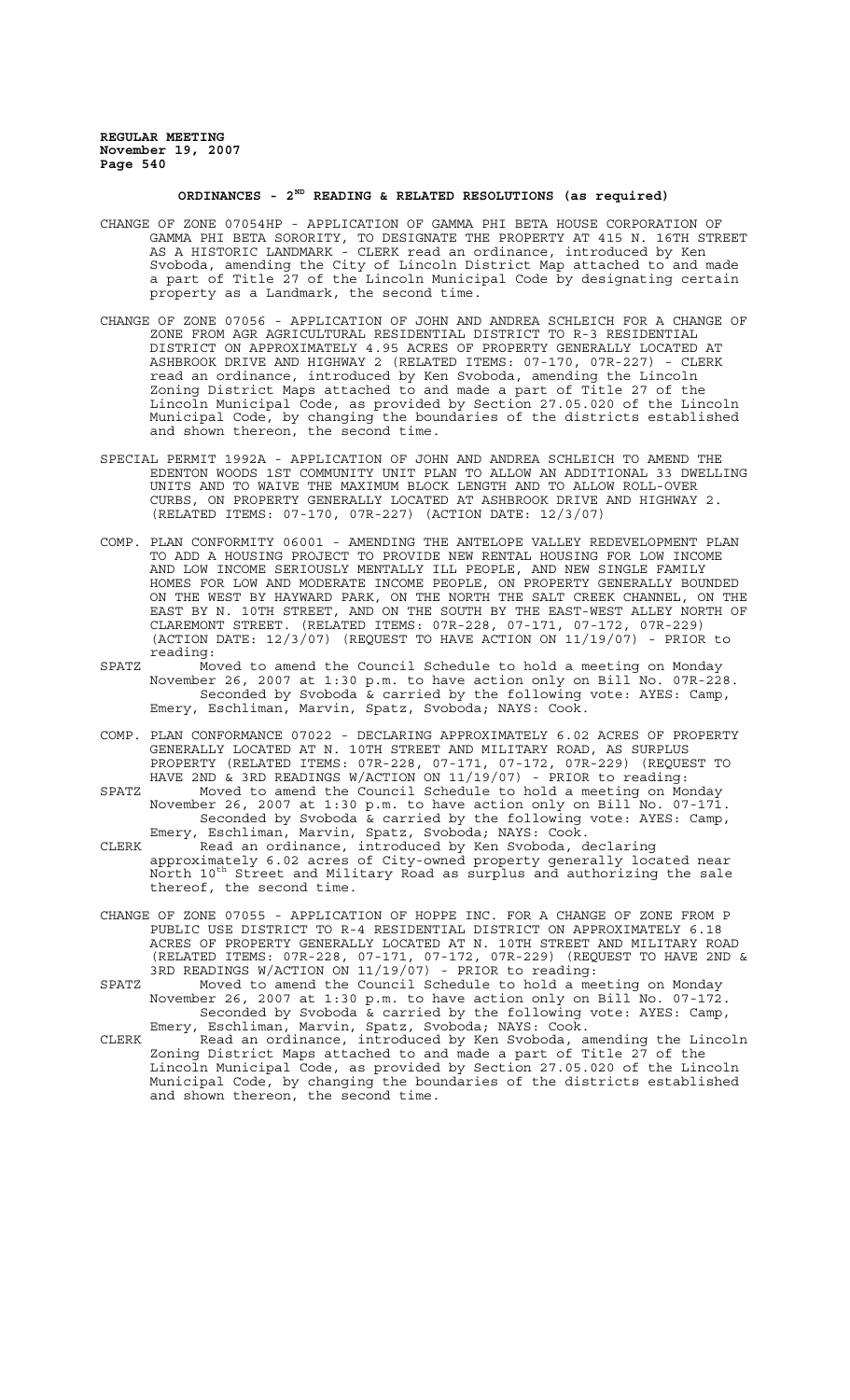SPECIAL PERMIT 07047 - APPLICATION OF HOPPE, INC. TO DEVELOP THE 10TH AND MILITARY COMMUNITY UNIT PLAN FOR 61 MULTI-FAMILY UNITS AND 10 SINGLE-FAMILY ATTACHED UNITS, WITH REQUESTED WAIVERS OF THE REQUIRED SCREENING, REDUCTION IN PARKING, REDUCTION IN THE FRONT YARD SETBACK, STORMWATER DETENTION, SPACING OF LOCAL STREETS TO MAJOR STREETS, AND MINIMUM ELEVATION OF STREETS IN A FLOODPLAIN, ON APPROXIMATELY 6.18 ACRES GENERALLY LOCATED AT N. 10TH STREET AND MILITARY ROAD. (RELATED ITEMS: 07R-228, 07-171, 07-172, 07R-229) (ACTION DATE: 12/3/07) (REQUEST TO HAVE ACTION ON 11/19/07) - PRIOR to reading:

SPATZ Moved to amend the Council Schedule to hold a meeting on Monday November 26, 2007 at 1:30 p.m. to have action only on Bill No. 07R-229. Seconded by Svoboda & carried by the following vote: AYES: Camp, Emery, Eschliman, Marvin, Spatz, Svoboda; NAYS: Cook.

#### **PUBLIC HEARING RESOLUTIONS**

ACCEPTING THE REPORT OF NEW AND PENDING CLAIMS AGAINST THE CITY AND APPROVING DISPOSITION OF CLAIMS SET FORTH FOR THE PERIOD OF OCTOBER 16 - 31, 2007 - PRIOR to reading:<br>ESCHLIMAN Moved to pull

Moved to pull the name of Allan Abbott from the list in Bill No. 07R-224 as he had expressed concerns but was not present to testify. Motion died due to the lack of a second.

CLERK Read the following resolution, introduced by Ken Svoboda, who moved its adoption:

A-84622 BE IT RESOLVED by the City Council of the City of Lincoln,  $A-84622$  BE<br>Nebraska:

That the claims listed in the attached report, marked as Exhibit "A", dated November 1, 2007, of various new and pending tort claims filed against the City of Lincoln with the Office of the City Attorney or the Office of the City Clerk, as well as claims which have been disposed of, are hereby received as required by Neb. Rev. Stat. § 13-905 (Reissue 1997). The dispositions of claims by the Office of the City Attorney, as shown by the attached report, are hereby approved:<br>DENIED ALLOWED/SETTLED

DENIED<br>Randy Thimm  $\frac{\text{DENIED}}{\text{G05}}$  5695.50 Dale Carpenter \$49.22 5.50 Dale Carpenter NAS\* Jack Adams & Corina Adams NAS<br>Allan Abbott 326.00 Allan Abbott \* No Amount Specified

The City Attorney is hereby directed to mail to the various claimants listed herein a copy of this resolution which shows the final disposition of their claim.

Introduced by Ken Svoboda Seconded by Spatz & carried by the following vote: AYES: Camp, Cook, Emery, Eschliman, Marvin, Spatz, Svoboda; NAYS: None.

HEARING ON THE LINCOLN ELECTRIC SYSTEM ANNUAL BUDGET FOR 2008. (ACTION DATE: 12/3/07)

USE PERMIT 04005A - APPLICATION OF RLM, LLC TO AMEND USE PERMIT NO. 04005 TO REDUCE THE SIDE YARD SETBACK FROM 7.5 FEET TO 5 FEET FOR LOTS 1 - 17, BLOCK 1, AND LOTS 1 - 13, BLOCK 2; TO REDUCE THE REAR YARD SETBACK FROM 30 FEET TO 25 FEET ON LOTS 1 - 17, BLOCK 1; AND TO REDUCE THE REAR YARD SETBACK FROM 30 FEET TO 20 FEET FOR LOTS 1 - 13, BLOCK 2, ON PROPERTY GENERALLY LOCATED AT N.W. 1ST STREET AND BARONS ROAD - CLERK read the following resolution, introduced by Ken Svoboda, who moved its adoption: A-84623 WHEREAS, RLM, LLC, has submitted an application in accordance with Sections 27.27.080 of the Lincoln Municipal Code designated as Use Permit No. 04005A to reduce the side and rear yard setbacks on property generally located at N.W. 1st Street and Barons Road, and legally described as:

> Lots 1 - 15, Block 1; Lots 1 - 13, Block 2, Outlots A and B; Baron's Ridge Addition; and Lots 1 and 2, Block 1; Lots 1 and 2, Block 2; Baron's Ridge 2nd Addition, Lincoln, Lancaster County, Nebraska;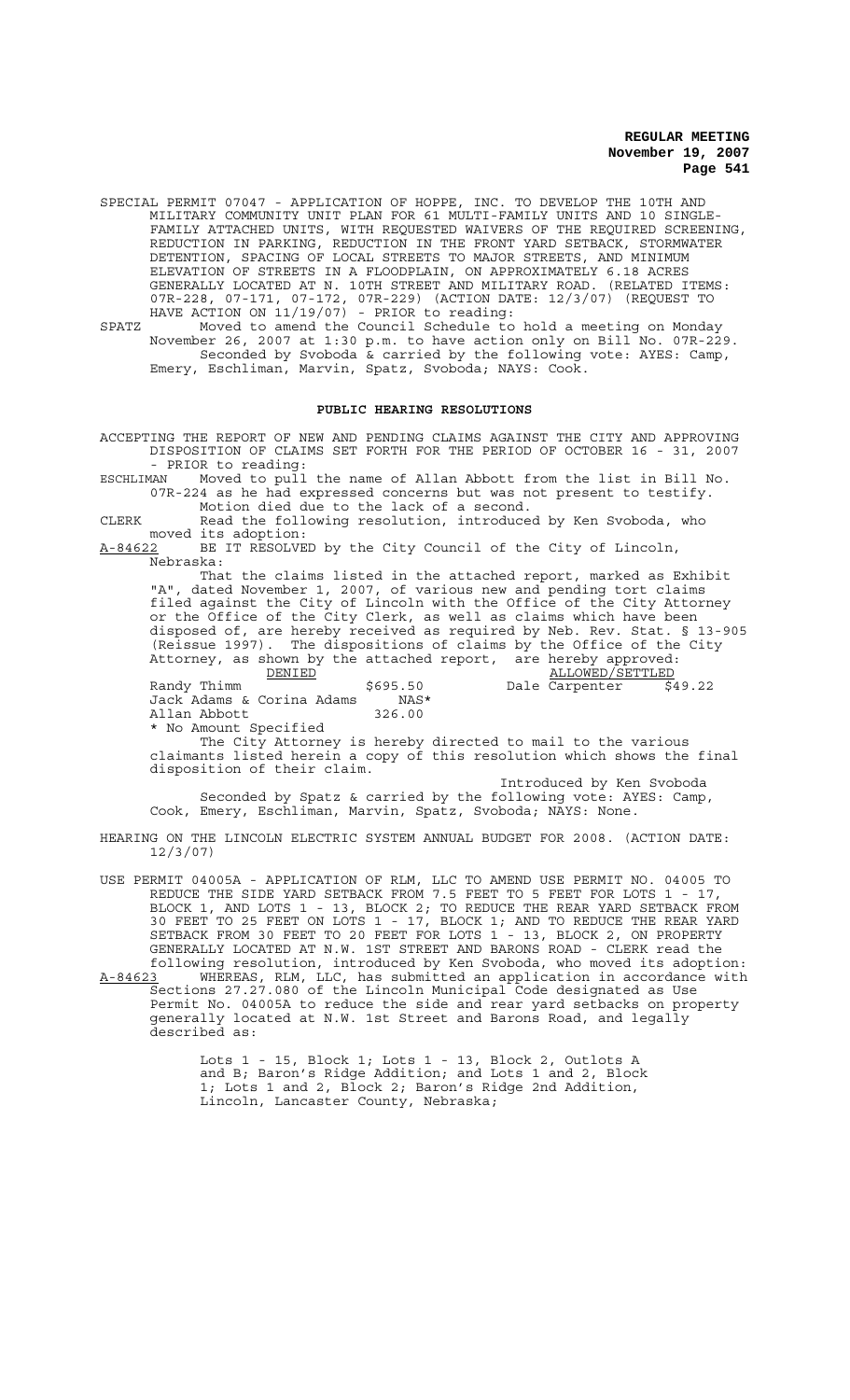> WHEREAS, the real property adjacent to the area included within the site plan for this amendment to the development within the use permit will not be adversely affected; and

WHEREAS, said site plan together with the terms and conditions hereinafter set forth are consistent with the intent and purpose of Title 27 of the Lincoln Municipal Code to promote the public health, safety, and general welfare. and general welfare.

NOW, THEREFORE, BE IT RESOLVED by the City Council of the City of Lincoln, Nebraska:

That the application of RLM, LLC, hereinafter referred to as "Permittee", to reduce the side and rear yard setbacks, on the property legally described above be and the same is hereby granted under the provisions of Section 27.27.080 of the Lincoln Municipal Code upon condition that construction and operation of said development be in strict compliance with said application, the site plan, and the following additional express terms, conditions, and requirements:

1. This permit approves 10,000 square feet of office and 30 dwelling units and reduces the rear yard setback from 30' to 25' for Lots 1-17, Block 1 and from 30' to 20' for Lots 1-13, Block 2; and reduces the side yard setback from 7.5 feet to 5 feet for Lots 1-17, Block 1 and Lots 1- 13, Block 2. All previous waivers approved by Use Permit #04005 remain in effect.

2. Final plats within the area of this Use Permit must be approved by the City.

3. If any final plat on all or a portion of the approved use permit is submitted five (5) years or more after the approval of the use permit, the city may require that a new use permit plan be submitted, pursuant to all the provisions of section 26.31.015. A new use permit may be required if the subdivision ordinance, the design standards, or the required improvements have been amended by the City; and as a result, the use permit as originally approved does not comply with the amended rules and regulations.

4. Before the approval of a final plat, the public streets, private roadway improvements, sidewalks, public sanitary sewer system, public water system, drainage facilities, land preparation and grading, sediment and erosions control measures, storm water detention/retention facilities, drainageway improvements, street lights, landscaping screens, street trees, temporary turnaround and barricades, and street name signs, must be completed or provisions (bond, escrow or security agreement) to guarantee completion must be approved by the City Law Department. The improvements must be completed in conformance with adopted design standards and within the time period specified in the Land Subdivision Ordinance. A cash contribution to the City in lieu of a bond, escrow, or security agreement may be furnished for sidewalks and street trees along major streets that have not been improved to an urban cross section. A cash contribution to the City in lieu of a bond, escrow, or security agreement may be furnished for street trees on a final plat with 10 or fewer lots.

5. Before the approval of a final plat, the Permittee must enter into a Subdivision Agreement with the City wherein Permittee as Subdivider agrees:

- a. To complete the paving of private roadway, and temporary turnarounds and barricades located at the temporary dead-end of the private roadways shown on the final plat within two (2) years following the approval of this final plat.
- b. To complete the installation of sidewalks along both sides of NW Pemberly Lane as shown on the final plat within four (4) years following the approval of the final plat.
- c. To complete the public water distribution system to serve this plat within two (2) years following the approval of the final plat.
- d. To complete the public wastewater collection system to serve this plat within two (2) years following the approval of the final plat.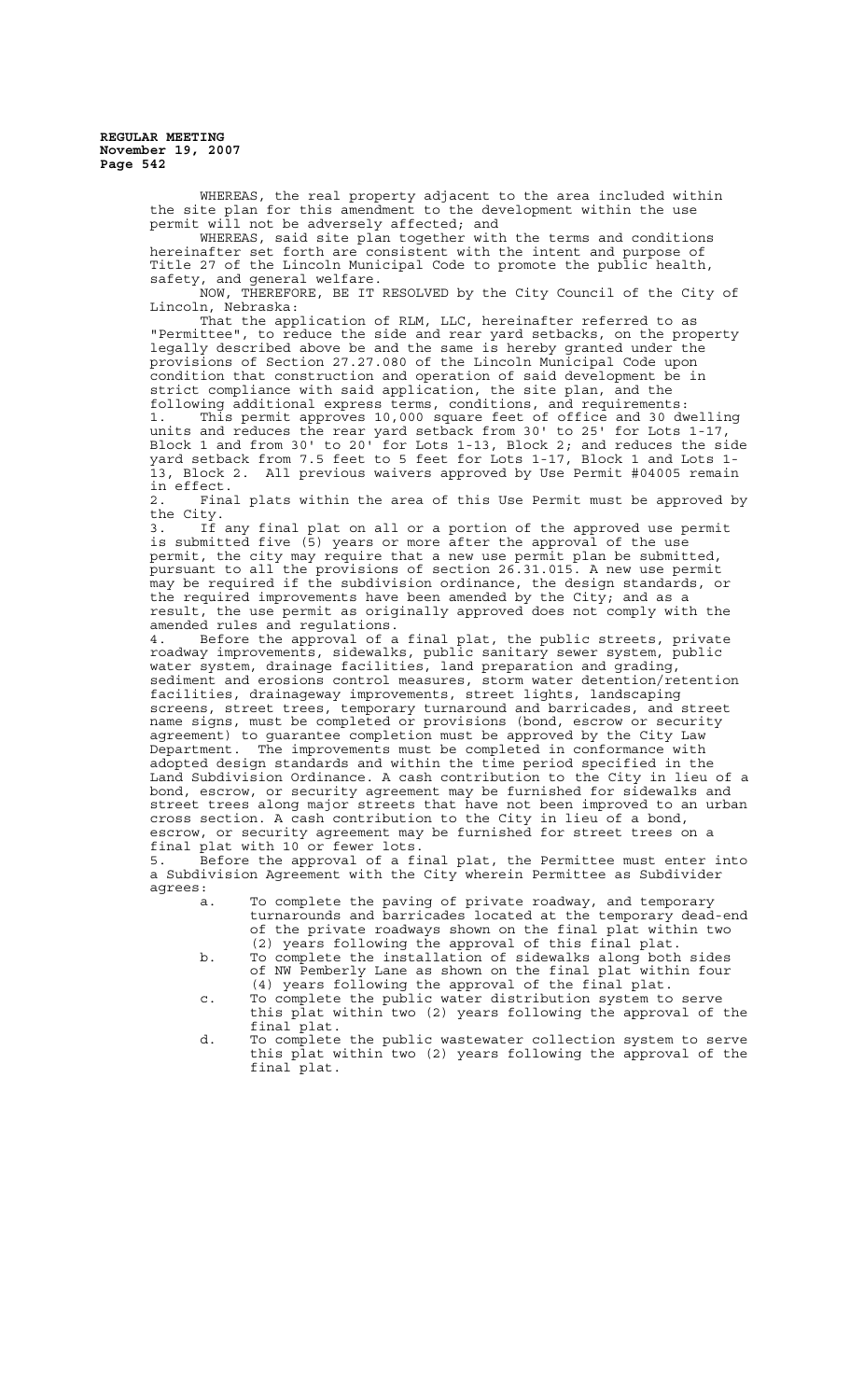- e. To complete the enclosed public drainage facilities shown on the approved drainage study to serve this plat within two (2) years following the approval of the final plat.
- f. To complete the enclosed private drainage facilities shown on the approved drainage study to serve this plat within two (2) years following the approval of the final plat.
- g. To complete land preparation including storm water detention/retention facilities and open drainageway improvements to serve this plat prior to the installation of utilities and improvements but not more than two (2) years following the approval of the final plat
- h. To complete the installation of private street lights along the private street within this plat within two (2) years following the approval of the final plat.
- i. To complete the planting of the street trees along NW Pemberly Lane within this plat within four (4) years following the approval of the final plat.
- j. To complete the planting of the landscape screen within this plat within two (2) years following the approval of the final plat.
- k. To complete the installation of the street name signs within two (2) years following the approval of the final plat.
- l. To complete the installation of the permanent markers prior to construction on or conveyance of any lot in the plat.
- m. To complete any other public or private improvement or facility required by Chapter 26.23 (Development Standards) of the Land Subdivision Ordinance in a timely manner which inadvertently may have been omitted from the above list of required improvements.
- n. To complete the public and private improvements shown on the Use Permit.
- o. To submit to the Director of Public Works a plan showing proposed measures to control sedimentation and erosion and the proposed method to temporarily stabilize all graded land for approval.
- p. To retain ownership of and the right of entry to the outlots in order to perform the above-described maintenance of the outlots and private improvements on a permanent and continuous basis. However, Subdivider(s) may be relieved and discharged of such maintenance obligations upon creating in writing a permanent and continuous association of property owners who would be responsible for said permanent and continuous maintenance subject to the following conditions:<br>(1) Subdi
	- Subdivider shall not be relieved of Subdivider's maintenance obligation for each specific private improvement until a register professional engineer or nurseryman who supervised the installation of said private improvement has certified to the City that the improvement has been installed in accordance with approved plans.
	- (2) The maintenance agreements are incorporated into covenants and restrictions in deeds to the subdivided property and the documents creating the association and the restrictive covenants have been reviewed and approved by the City Attorney and filed of record with the Register of Deeds.
- q. To maintain the outlots and private improvements on a permanent and continuous basis.
- r. To continuously and regularly maintain the street trees
- along the private roadways and landscape screens. s. To properly and continuously maintain and supervise the private facilities which have common use or benefit, and to recognize that there may be additional maintenance issues or costs associated with providing for the proper functioning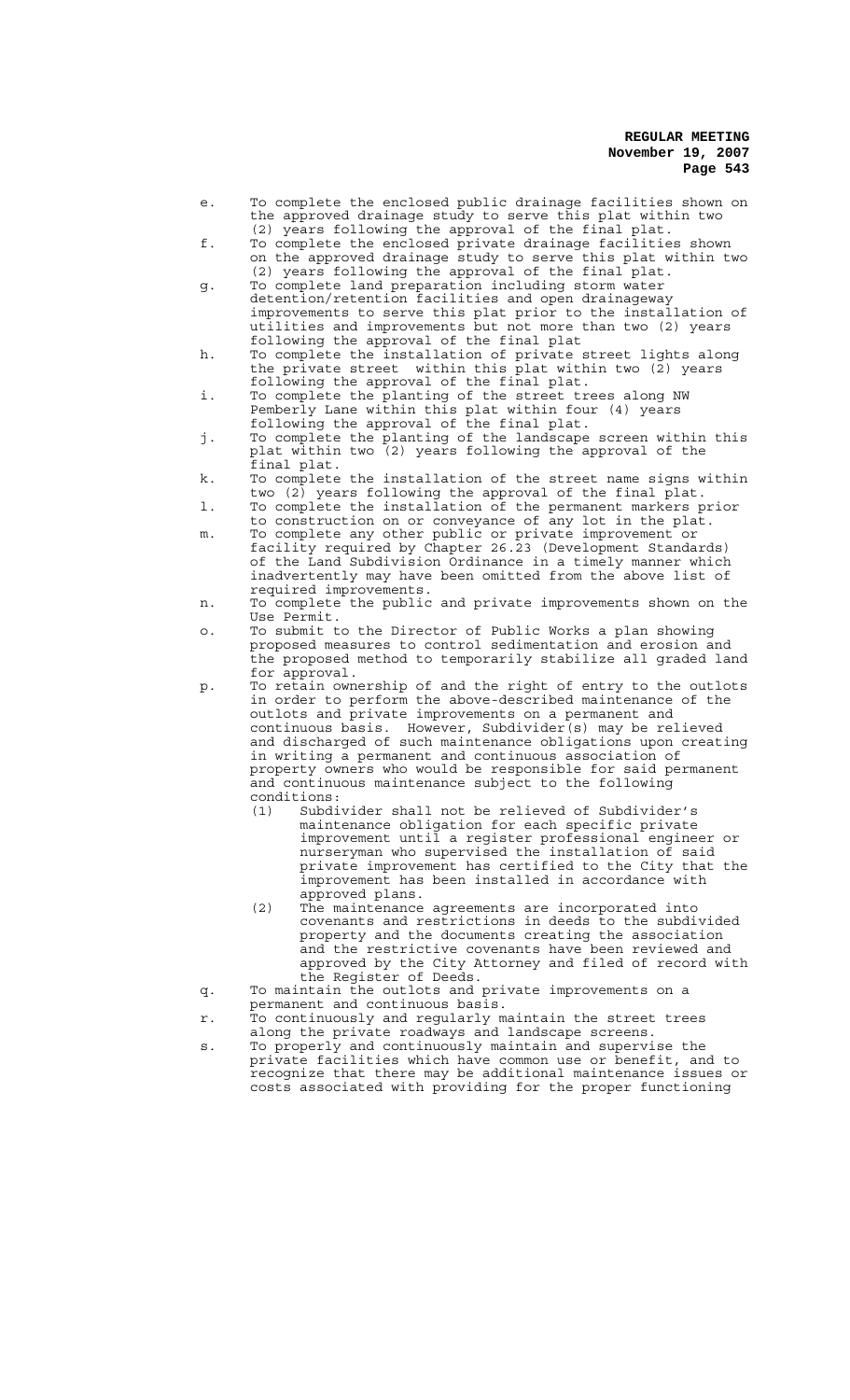> of storm water detention/retention facilities as they were designed and constructed within the development, and that these are the responsibility of the land owner.

- t. To maintain the street trees along the private roadways and landscape screens on a permanent and continuous basis. u. To submit to the lot buyers and home builders a copy of the
- soil analysis.

6. Upon approval of the Use Permit by the City Council, the developer shall cause to be prepared and submitted to the Planning Department a revised and reproducible final plot plan including 5 copies with all required revisions and documents as listed below.

- a. Add to the General Notes, "Signs need not be shown on this site plan, but need to be in compliance with chapter 27.69 of the Lincoln Zoning Ordinance, and must be approved by Building & Safety Department prior to installation".
- b. Delete Note #18 under General Notes. Administrative
- Amendment #06048 deleted this note.
- c. In Waiver #1, change 40 feet to 30 feet. d. In Waiver #2, change 15 feet to 7.5 feet and 7.5 feet to 5
	- feet.
- e. Identify the lot line for Lots 14 & 15, Block 2.
- 7. Prior to building permit:
	- a. Ornamental street lights for private roadways and pedestrian way easements are approved by L.E.S.

b. The construction plans comply with the approved plans. 8. Before occupying the dwelling units / buildings all development and construction is to comply with the approved plans.

9. All privately-owned improvements, including landscaping and recreational facilities, are to be permanently maintained by the owner or an appropriately established homeowners association approved by the City.<br>10.

The site plan accompanying this permit shall be the basis for all interpretations of setbacks, yards, locations of buildings, location of parking and circulation elements, and similar matters.

11. This resolution's terms, conditions, and requirements bind and obligate the permittee, its successors and assigns.<br>12. The applicant shall sign and return the lette

The applicant shall sign and return the letter of acceptance to the City Clerk within 60 days following the approval of the special permit, provided, however, said 60-day period may be extended up to six months by administrative amendment. The clerk shall file a copy of the resolution approving the special permit and the letter of acceptance with the Register of Deeds, filling fees therefor to be paid in advance by the applicant.

13. The site plan as approved with this resolution voids and supersedes all previously approved site plans, however all resolutions approving previous permits remain in force unless specifically amended by this resolution.

Introduced by Ken Svoboda Seconded by Emery & carried by the following vote: AYES: Camp, Cook, Emery, Eschliman, Marvin, Spatz, Svoboda; NAYS: None.

## **PETITIONS & COMMUNICATIONS**

THE FOLLOWING HAVE BEEN REFERRED TO THE PLANNING DEPARTMENT: Change of Zone No. 3134C - App. of Rega Engineering for an amendment to the Willow Springs Planned Unit Development to expand Medical Office space from 18,000 sq. ft. to 22,500 sq. ft. on property generally located at Lucille Dr. and Pioneers Blvd. Change of Zone No. 04075A - App. of Village Gardens Development Company,

LLC for an amendment to the Village Gardens Planned Unit Development to revise the internal zoning district boundary line between the B-3 PUD area and the R-3 PUD area, to specify that all signage in the underlying B-3 district is governed by the B-3 signage regulations instead of the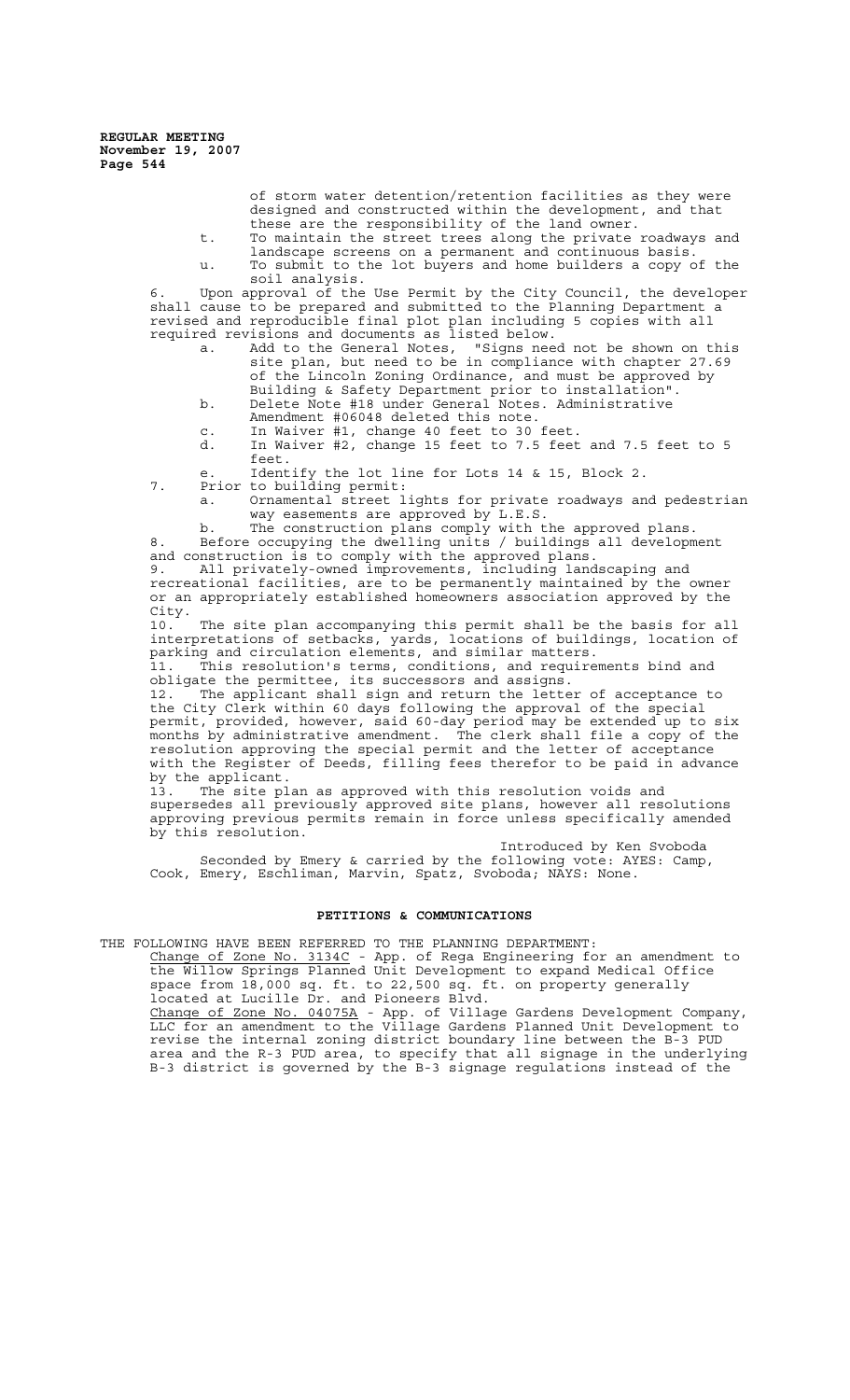PUD signage regulations, and to allow a center identification ground sign at the main arterial entrance to the B-3 zoned area on property generally located at S. 56th Street and Pine Lake Rd. Change of Zone No. 07057 - App. of Dial-Salt Creek Limited Partnership amending Title 27 of the Lincoln Municipal Code by amending various sections relating to Height and Area Regulations in the B-2 Planned Neighborhood Business District, B-5 Planned Regional Business District, H-1 Interstate Commercial District, H-2 Highway Business District, H-3 Highway Commercial District, and H-4 General Commercial District.

SETTING THE HEARING DATE OF MONDAY, DECEMBER 3, 2007 AT 1:30 P.M. FOR THE APPLICATION OF TOKYO STEAKHOUSE, INC. DBA TOKYO STEAKHOUSE FOR A CLASS I LIQUOR LICENSE LOCATED AT 4200 S. 27TH ST., SUITE 100 - CLERK read the following resolution, introduced by Jon Camp, who moved its adoption: A-84624 BE IT RESOLVED by the City Council, of the City of Lincoln, that a A-84624 BE IT RESOLVED by the City Council, of the City of Lincoln, that a hearing date is hereby set for Monday, December 3, 2007, at 1:30 p.m. or as soon thereafter as possible in the City Council Chambers, County-City Building, 555 S. 10th St., Lincoln, NE, for the application of Tokyo Steakhouse, Inc. dba Tokyo Steakhouse for a Class I liquor license

located at 4200 S. 27th St., Suite 100. If the Police Dept. is unable to complete the investigation by said time, a new hearing date will be set.

Introduced by Jon Camp Seconded by Svoboda & carried by the following vote: AYES: Camp, Cook, Emery, Eschliman, Marvin, Spatz, Svoboda; NAYS: None.

SETTING THE HEARING DATE OF MONDAY, DECEMBER 3, 2007 AT 1:30 P.M. FOR THE APPLICATION OF SALEOFF ENTERPRISES, INC. DBA SALEOFF FOR A CLASS D LIQUOR LICENSE LOCATED AT 1930 WEST O STREET - CLERK read the following resolution, introduced by Jon Camp, who moved its adoption:

A-84625 BE IT RESOLVED by the City Council, of the City of Lincoln, that a hearing date is hereby set for Monday, December 3, 2007, at 1:30 p.m. or as soon thereafter as possible in the City Council Chambers, County-City Building, 555 S. 10th St., Lincoln, NE, for the application of Saleoff Enterprises, Inc. dba Saleoff for a Class D liquor license located at 1930 West O Street.

If the Police Dept. is unable to complete the investigation by said time, a new hearing date will be set.

Introduced by Jon Camp Seconded by Svoboda & carried by the following vote: AYES: Camp, Cook, Emery, Eschliman, Marvin, Spatz, Svoboda; NAYS: None.

SETTING THE HEARING DATE OF MONDAY, DECEMBER 3, 2007 AT 1:30 P.M. FOR THE MANAGER APPLICATION OF ANGELA R. TUCCI FOR THE FOLLOWING LOCATIONS: LAZLO INC. DBA EMPYREAN BREWING/LAZLO'S LOCATED AT 700-710 Q ST. & 210 N. 7TH ST.; LAZLO INC. DBA EMPYREAN LAZLO'S BREWERY & GRILL LOCATED AT 5900 OLD CHENEY ROAD; AND LAZLO, INC. DBA FIREWORKS RESTAURANT LOCATED AT 5750 S. 86TH DRIVE - CLERK read the following resolution, introduced by Jon Camp, who moved its adoption:

A-84626 BE IT RESOLVED by the City Council, of the City of Lincoln, that a hearing date is hereby set for Monday, December 3, 2007, at 1:30 p.m. or as soon thereafter as possible in the City Council Chambers, County-City Building, 555 S. 10th St., Lincoln, NE, for the manager application of Angela R. Tucci for the following locations: Lazlo Inc. dba Empyrean Brewing/Lazlo's located at 700-710 Q St. & 210 N. 7th St.; Lazlo Inc. dba Empyrean Lazlo's Brewery & Grill located at 5900 Old Cheney Road; and Lazlo, Inc. dba Fireworks Restaurant located at 5750 S. 86th Drive. If the Police Dept. is unable to complete the investigation by said time, a new hearing date will be set.

Introduced by Jon Camp Seconded by Svoboda & carried by the following vote: AYES: Camp, Cook, Emery, Eschliman, Marvin, Spatz, Svoboda; NAYS: None.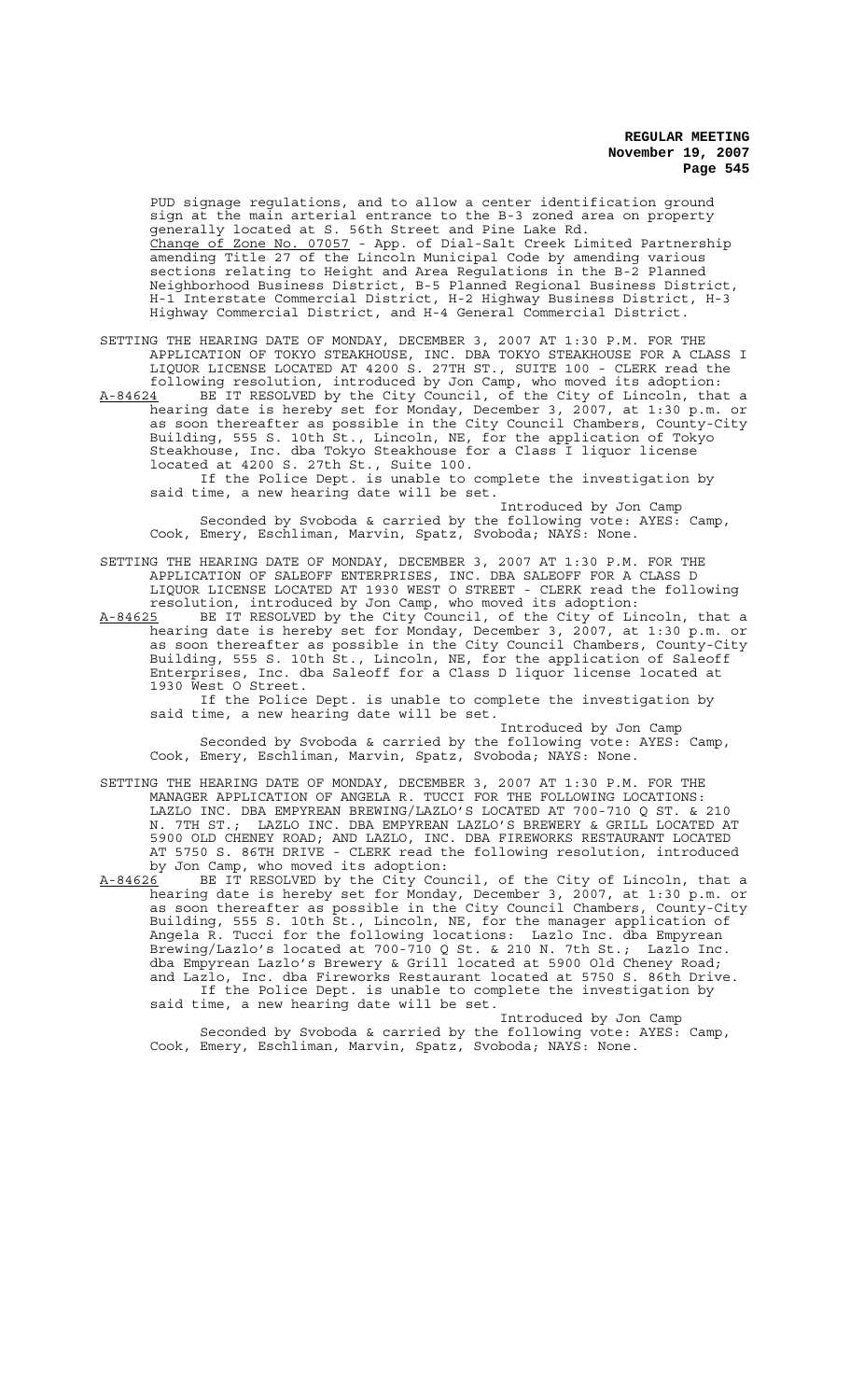- SETTING THE HEARING DATE OF MONDAY, DECEMBER 3, 2007 AT 1:30 P.M. FOR THE MANAGER APPLICATION OF SANDRA MADSEN FOR INTER COM CLUB, INC. DBA NEBRASKA CLUB LOCATED AT 2000 US BANK BLDG., 233 S. 13TH ST - CLERK read the following resolution, introduced by Jon Camp, who moved its adoption:<br>A-84627 BE
- BE IT RESOLVED by the City Council, of the City of Lincoln, that a hearing date is hereby set for Monday, December 3, 2007, at 1:30 p.m. or as soon thereafter as possible in the City Council Chambers, County-City Building, 555 S. 10th St., Lincoln, NE, for the manager application of Sandra Madsen for Inter Com Club, Inc. dba Nebraska Club located at 2000 US Bank Bldg., 233 S. 13th St.

If the Police Dept. is unable to complete the investigation by said time, a new hearing date will be set.

Introduced by Jon Camp Seconded by Svoboda & carried by the following vote: AYES: Camp, Cook, Emery, Eschliman, Marvin, Spatz, Svoboda; NAYS: None.

SETTING THE HEARING DATE OF MONDAY, DECEMBER 3, 2007 AT 1:30 P.M. FOR THE MANAGER APPLICATION OF CYNTHIA ALLEN FOR ALLEN ENTERPRISES, INC. DBA EARL'S TAVERN LOCATED AT 5555 SUPERIOR ST. - CLERK read the following resolution, introduced by Jon Camp, who moved its adoption:

A-84628 BE IT RESOLVED by the City Council, of the City of Lincoln, that a hearing date is hereby set for Monday, December 3, 2007, at 1:30 p.m. or as soon thereafter as possible in the City Council Chambers, County-City Building, 555 S. 10th St., Lincoln, NE, for the manager application of Cynthia Allen for Allen Enterprises, Inc. dba Earl's Tavern located at 5555 Superior St.

If the Police Dept. is unable to complete the investigation by said time, a new hearing date will be set.

Introduced by Jon Camp Seconded by Svoboda & carried by the following vote: AYES: Camp, Cook, Emery, Eschliman, Marvin, Spatz, Svoboda; NAYS: None.

#### **MISCELLANEOUS BUSINESS - NONE**

#### **REPORTS OF CITY OFFICERS**

RESOLUTION ASSESSING SPECIAL TAXES FOR THE COSTS OF THE IMPROVEMENTS IN THE DOWNTOWN BUSINESS IMPROVEMENT DISTRICT, THE CORE BUSINESS IMPROVEMENT DISTRICT OVERLAY, AND THE DOWNTOWN MAINTENANCE DISTRICT - CLERK read the following resolution, introduced by Jon Camp, who moved its adoption: A-84629 BE IT RESOLVED by the City Council of the City of Lincoln,

Nebraska, that:

The special taxes assessed October 29, 2007, to pay the costs of the improvements in the Downtown Business Improvement District, the Core Business Improvement District Overlay and the Downtown Maintenance District are hereby levied and that the period of time in which the assessments are to be paid shall be one (1) year.

Introduced by Jon Camp Seconded by Svoboda & carried by the following vote: AYES: Camp, Cook, Emery, Eschliman, Marvin, Spatz, Svoboda; NAYS: None.

APPROVING THE CITY OF LINCOLN'S INVESTMENT ACTIVITY REPORT FROM THE CITY TREASURER FOR THE FISCAL YEAR 2006-2007 - CLERK read the following resolution, introduced by Jon Camp, who moved its adoption:

A-84630 BE IT HEREBY RESOLVED BY THE CITY COUNCIL of the City of Lincoln, Nebraska:

That the Investment Activity report and attached list of investments be confirmed and approved, and the City Treasurer is hereby directed to hold said investments until maturity unless otherwise directed by the City Council.

Introduced by Jon Camp Seconded by Svoboda & carried by the following vote: AYES: Camp, Cook, Emery, Eschliman, Marvin, Spatz, Svoboda; NAYS: None.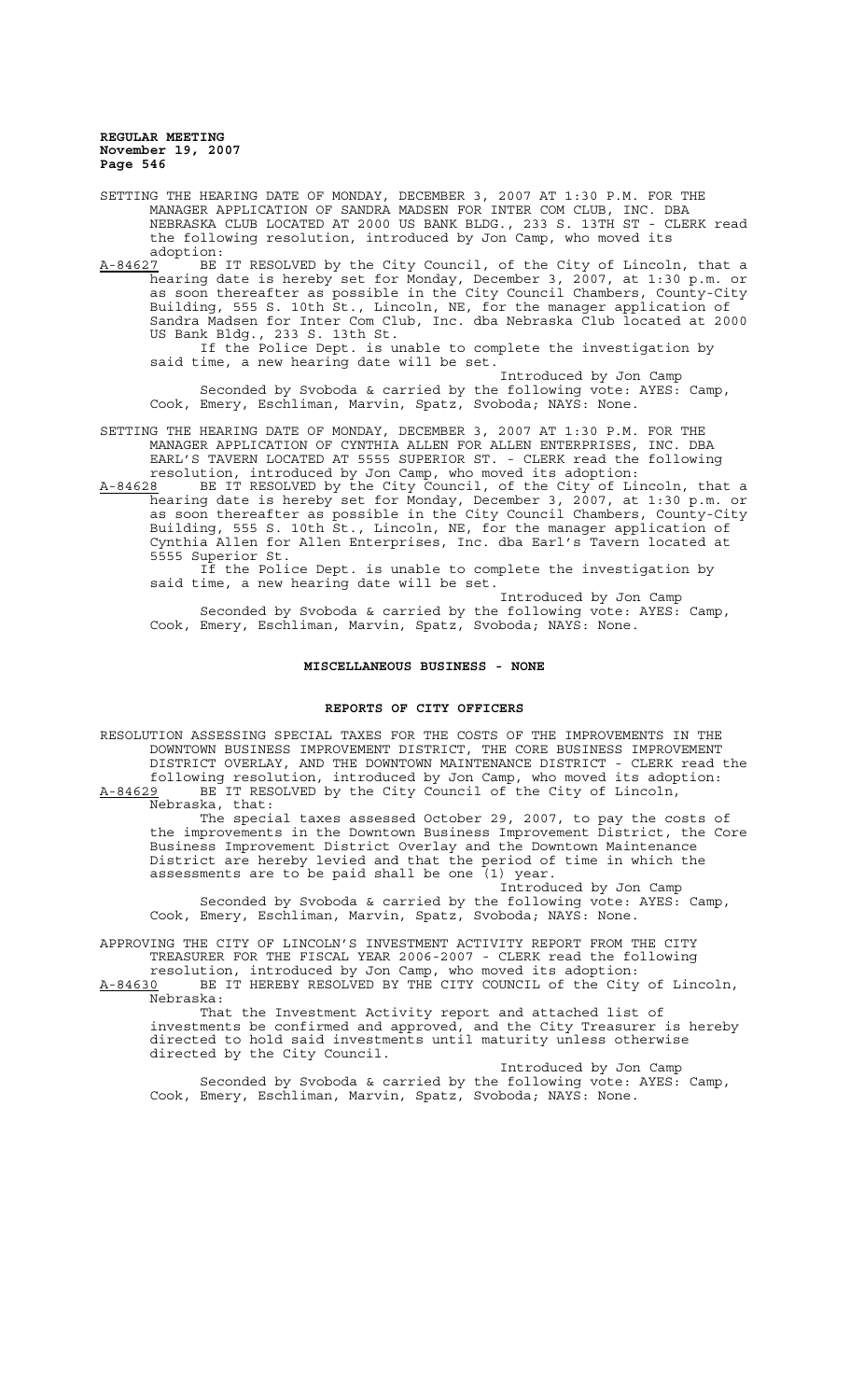LINCOLN WATER & WASTEWATER SYSTEM RECAPITULATION OF DAILY CASH RECEIPTS FOR OCTOBER, 2007 - CLERK presented said report which was placed on file in the Office of the City Clerk. **(8-71)**

CLERK'S LETTER AND MAYOR'S APPROVAL OF RESOLUTIONS AND ORDINANCES PASSED BY THE CITY COUNCIL ON NOVEMBER 5, 2007 - CLERK presented said report which was placed on file in the Office of the City Clerk. **(27-1)**

# **ORDINANCE - 1ST READING & RELATED RESOLUTIONS (AS REQUIRED) - NONE**

#### **ORDINANCES - 3RD READING & RELATED RESOLUTIONS (as required)**

APPROVING A LEASE AGREEMENT BETWEEN THE CITY AND ROBERT AND JANETTE FIALA FOR THE LEASE OF SPACE BY THE LINCOLN AREA AGENCY ON AGING FOR ITS LINCOLN INFORMATION FOR THE ELDERLY (LIFE) PROGRAM AT 370 FIFTH STREET, DAVID CITY, NEBRASKA - CLERK read an ordinance, introduced by John Spatz, accepting and approving a Lease Agreement between the City of Lincoln and Robert & Janette Fiala for the lease of office space by the Lincoln Area Agency on Aging for its Lincoln Information For the Elderly (LIFE) Program at 370 Fifth Street, David City, NE 68632, for a 13-month term from May 1, 2007 through May 31, 2008, the third time.

SPATZ Moved to pass the ordinance as read.

Seconded by Svoboda & carried by the following vote: AYES: Camp, Cook, Emery, Eschliman, Marvin, Spatz, Svoboda; NAYS: None. The ordinance, being numbered **#19019**, is recorded in Ordinance Book #26, Page

AMENDING CHAPTER 2.81 OF THE LINCOLN MUNICIPAL CODE RELATING TO THE LINCOLN LIVING WAGE ORDINANCE TO ADD A DEFINITION FOR "NONPROFIT ORGANIZATION" AND TO EXEMPT NONPROFIT ORGANIZATIONS FROM THE APPLICATION OF THE ORDINANCE - PRIOR to reading:<br>MARVIN Read the following lett

MARVIN Read the following letter for the record from Rick G. Carter, Executive Director of the Human Services Federation of Lincoln & Lancaster County stating opposition to the proposed non-profit exemption to the living wage ordinance: "The Human Services Federation Executive Committee has passed a resolution in opposition to the proposed nonprofit exemption to the living wage ordinance and once again reiterating our support of the concept of living wages as defined by the Lincoln Living Wage Ordinance. The Human Services Federation appreciates the sentiment behind the exemption to the ordinance but believes there are better ways to support the business and charitable missions of our community's nonprofit agencies.

It appears that many myths regarding what is contained in the living wage ordinance, who it affects, and to what extent it affects them are prevalent. It has been the experience of the Human Services Federation that we have not seen a significant financial impact on most nonprofits affected by the living wage ordinance. It is our belief that the City of Lincoln could take part in more productive strategies to support our community's vital nonprofit agencies than exempting them from the living wage.

**The Human Services Federation believes that the living wage ordinance is a way for the City of Lincoln to use its purchasing and funding powers to make a principled stand that they will not subsidize poverty-level wages except in cases of demonstrated need.**

The nonprofits agencies and organizations in Lincoln are the vehicles through which we take responsibility for the well-being of our community. Nonprofit organizations steward our environment, advocate for civil rights and equity, celebrate creativity and diversity, provide the opportunity for exploration and learning, serve community members in need, give people the skills to better their lives, and struggle for worldwide justice and peace. Nonprofits embody our most cherished values, inspiring us to care about every aspect of the human experience. But nonprofits are more than that. They are also significant employers, they help to drive the economic engine of this community, faith-based nonprofits and congregations provide us support and guidance in times of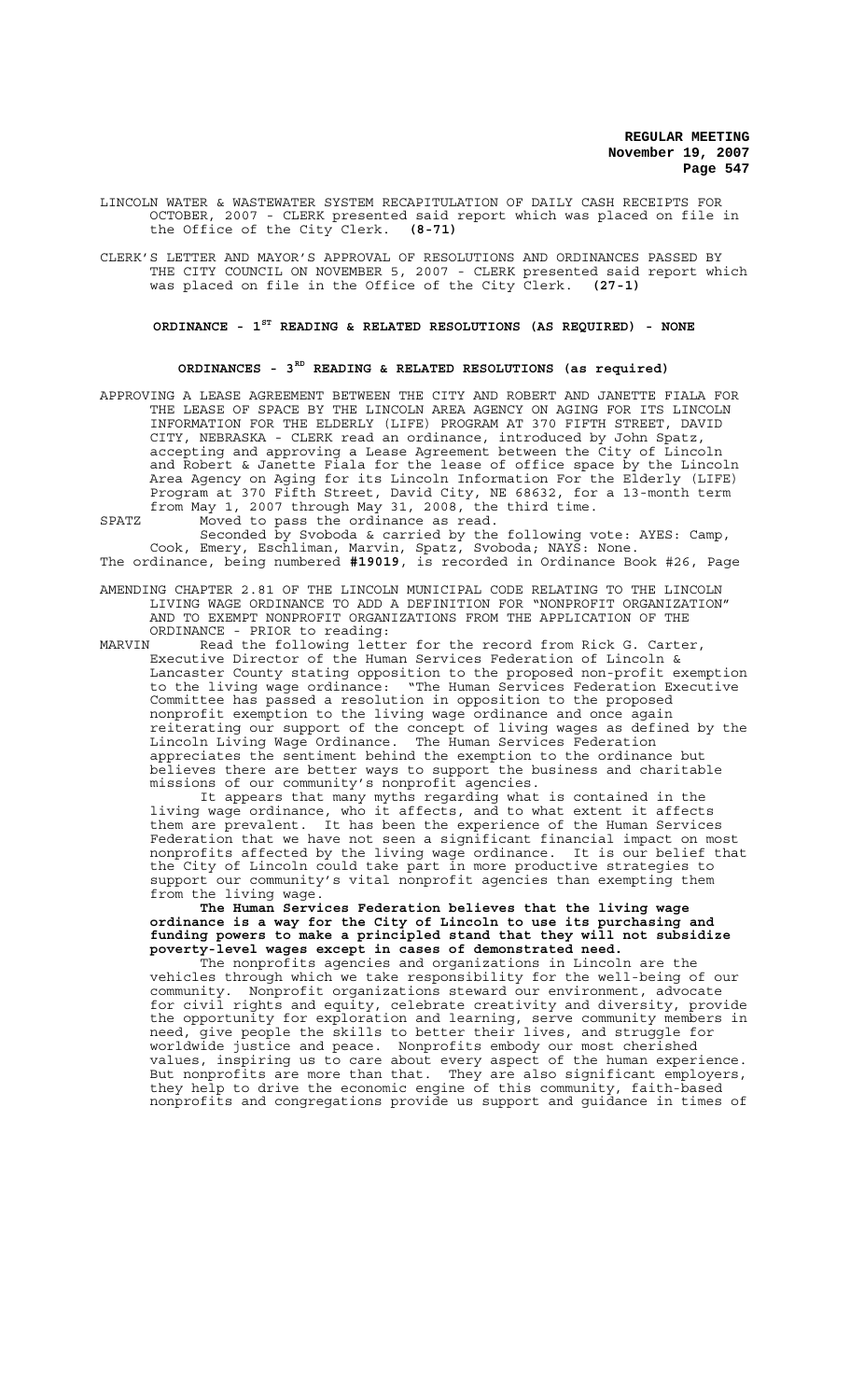> spiritual need or celebration, and nonprofits in all their forms contribute to the quality of life in Lincoln. It is my opinion that nonprofits are where real community change can and does occur.

Jim Collins, the author of several books including Good to Great, has this to say about the relationship between the business, government, and social sectors in a community. "Economic growth and power are the means, not the definition, of a great community. It is simply not good enough as a community to focus solely on having a great business sector. If we only have great companies, we may merely have a prosperous community, not a great one."

A great community must have great schools, and great human services, and great jobs that pay wages that allow a full-time worker to live above the poverty level, and we have to have great arts and recreation opportunities, and we have to have great health care systems. To progress as a community we have to continue to build upon our relationships and partnerships between the business, government, and social sectors in Lincoln.

Greatness it turns out is largely a matter of conscious choice and discipline.

To make a real difference, and reward the public's faith in nonprofit groups, charities need to attract the best staff members, and that can't be done unless organizations spend part of their budgets on living wages, decent benefits, and retirement packages to retain workers. We believe that the Lincoln Living Wage Ordinance as passed is a step in the right direction and provides an incentive to those organizations who wish to do business with the city to pay their employees above poverty-level wages.

We are opposed to the nonprofit exemption to the Lincoln Living Wage Ordinance. I would welcome discussion or questions related to our position.

Thank you, Rick Carter, Executive Director."

CLERK Read an ordinance, introduced by Jon Camp, amending Chapter 2.81 of the Lincoln Municipal Code relating to the Lincoln Living Wage Ordinance by amending Section 2.81.020 to add a definition for "nonprofit organization"; amending Section 2.81/090 to exempt nonprofit organizations from the application of the ordinance; and repealing Sections 2.81.020 and 2.81.090 of the Lincoln Municipal Code as hitherto existing, the third time.

CAMP Moved to pass the ordinance as read.

Seconded by Svoboda & carried by the following vote: AYES: Camp, Eschliman, Spatz, Svoboda; NAYS: Cook, Emery, Marvin.

The ordinance, being numbered **#19020**, is recorded in Ordinance Book #26, Page

#### **REGISTERED TO SPEAK SESSION - NONE**

## **OPEN MICROPHONE SESSION**

Mike Morosin, 1500 N. 15<sup>th</sup> St., came forward regarding the mold issue in his home.

Council Member Svoboda responded that he has spoken with Joel Pedersen from JAVA who is putting together a memo and time line of all explanations and documents related to Mr. Morosin's case and if necessary they will do a Pre-Council.

This matter was taken under advisement.